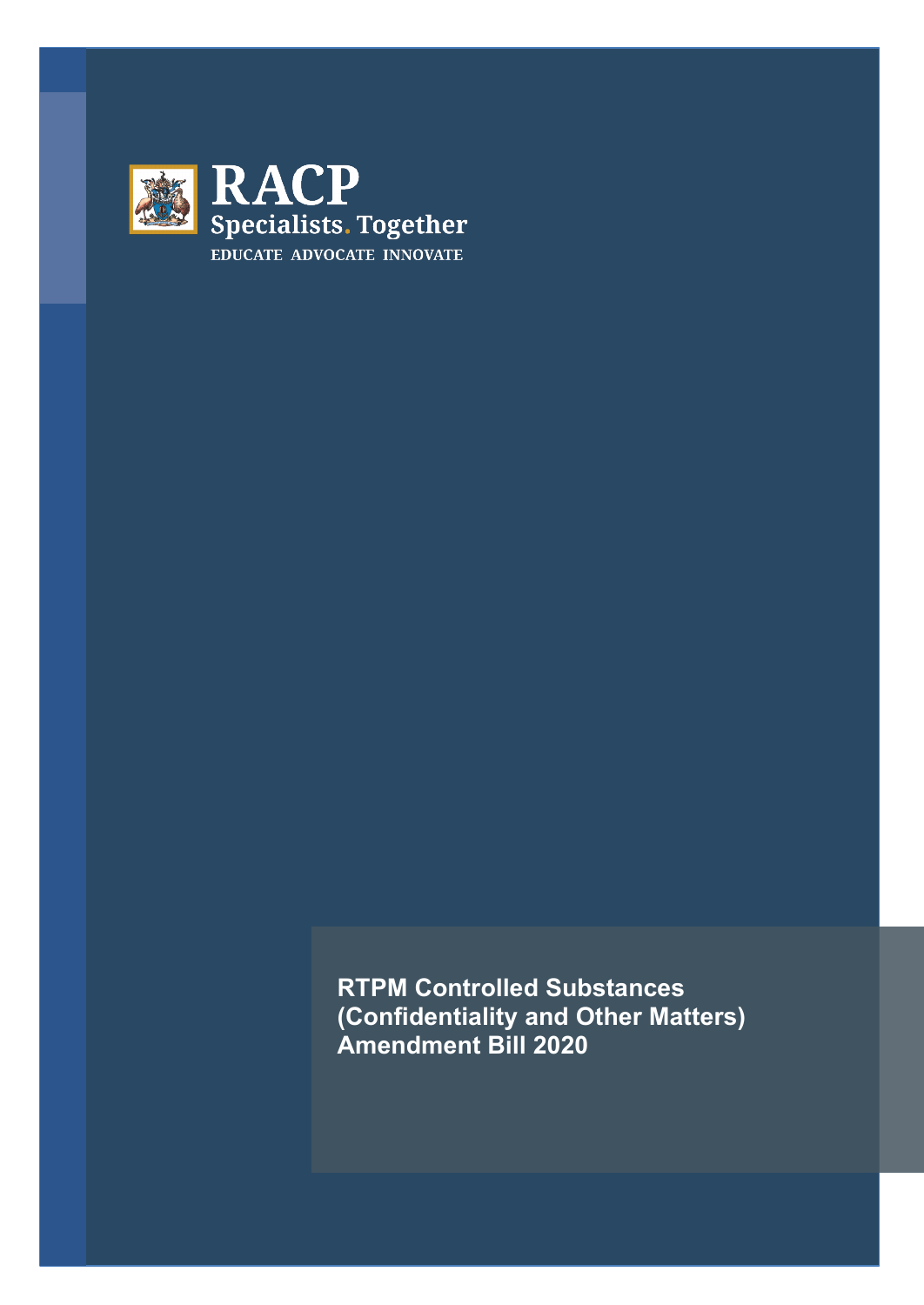## **About The Royal Australasian College of Physicians (RACP)**

The RACP trains, educates and advocates on behalf of over 17,000 physicians and 8,000 trainee physicians, across Australia and New Zealand. The College represents a broad range of medical specialties including general medicine, paediatrics and child health, cardiology, respiratory medicine, neurology, oncology, public health medicine, occupational and environmental medicine, palliative medicine, sexual health medicine, rehabilitation medicine, geriatric medicine, and addiction medicine. Beyond the drive for medical excellence, the RACP is committed to developing health and social policies which bring vital improvements to the wellbeing of patients.